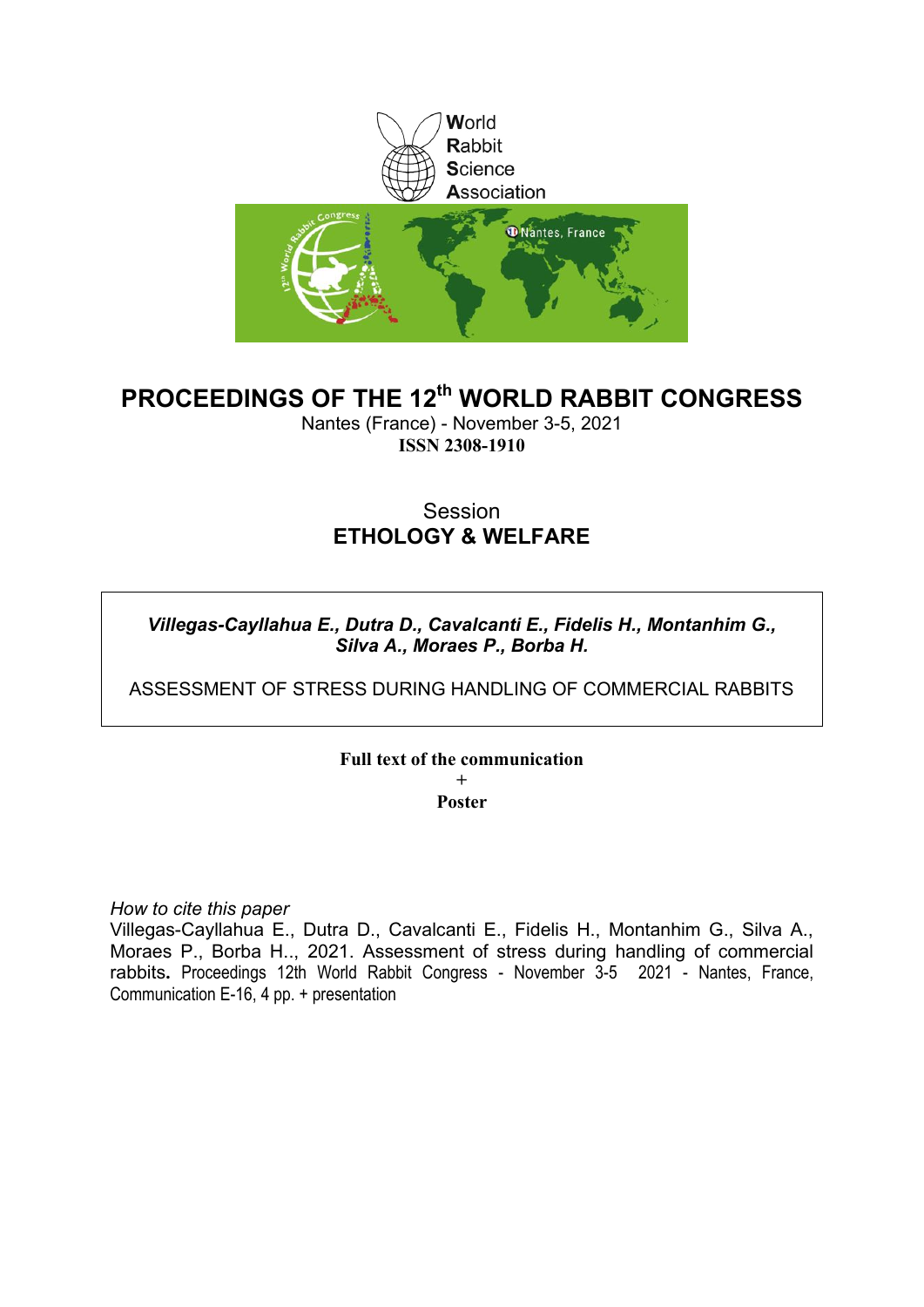## **ASSESSMENT OF STRESS DURING HANDLING OF COMMERCIAL RABBITS**

#### **Villegas-Cayllahua E.<sup>1</sup> \*, Dutra D.<sup>1</sup> , Cavalcanti E.<sup>1</sup> , Fidelis H.<sup>1</sup> , Montanhim G.<sup>2</sup> , Silva A.<sup>1</sup> , Moraes P.<sup>2</sup> , Borba H.<sup>1</sup>**

<sup>1</sup>Dept. of Animal Science, FCAV, UNESP, Brazil, 14884-900, Jaboticabal, Brazil <sup>2</sup>Dept. of Veterinary Surgery, FCAV, UNESP, 14884-900, Jaboticabal, Brazil \*Corresponding author: evillegasc22@gmail.com

#### **ABSTRACT**

In order to ensure the animal welfare of meat rabbits, our study evaluated the effect of handling on peripheral temperature as a physiological indicator of stress. A total of 21 adult male rabbits were distributed in individual cages and assigned to three treatments. Each treatment consisted of a different method of handling (type 1: rabbit lifted with one hand across the shoulders, rump supported; 2: rabbit tucked under handler's arm; 3: rabbit carried in the box). Superficial body temperature of the rabbits was taken in different areas (muzzle, eye and ear) and two times (pre and post-handling). Superficial temperature was collected in three points of the internal auricle pavilion (tip, middle and base). Overall, the results showed a temperature fluctuation between pre and post-handling ( $p < 0.05$ ), except for the eyes ( $p > 0.05$ ), with lower temperatures post-handling (ear tip:  $-8.5\%$ ; middle ear:  $-4.6\%$ ; ear base:  $-3.2\%$ ; muzzle:  $-3.9\%$ ). There was no significant difference between treatments (p  $> 0.05$ ). In conclusion, these results suggest that the three types of handling applied in this study induce the same level of stress in meat rabbits.

**Key words**: Welfare, Handling, *Oryctolagus cuniculus*, Skin temperature, Stress indicator.

#### **INTRODUCTION**

Some activities in the rabbitry such as breeding, vaccination, weighing and weaning require handling of the rabbits, which can be very stressful to them (Bradbury, 2015). In order to reduce that stress and avoid escape attempts that might lead to fractures or tendon injuries in the limbs (Chapel *et al*., 2015), a gentle handling is recommended (Sayers, 2010). Stress is well known as the relationship between adverse stimulus, which alter the homeostasis, and its response to this stimulus. Furthermore, the stress can produce physiological and behavioral changes in animals (Kim and Diamond, 2002). The fluctuation of superficial body temperature has been widely used as a stress indicator in rabbits, due to its practicality and precision (Ludwig *et al*., 2010). Therefore, the aim of this study was to evaluate the effect of three out of the most recommended handling for meat rabbits (Malley, 2007; Sayers, 2010; Swennes *et al*., 2011; Bradbury and Dickens, 2016; EFSA, 2020) on peripheral temperature used as a physiological indicator of stress.

#### **MATERIALS AND METHODS**

#### **Animals and experimental design**

The experiment was carried out in the experimental rabbit farm at the São Paulo State University, equipped with shed and ventilation system, housing a total of twenty-one male rabbits from *Botucatu* line and distributed in a single cage (85x40x30 cm) equipped with feeder and nipple drinker. Animals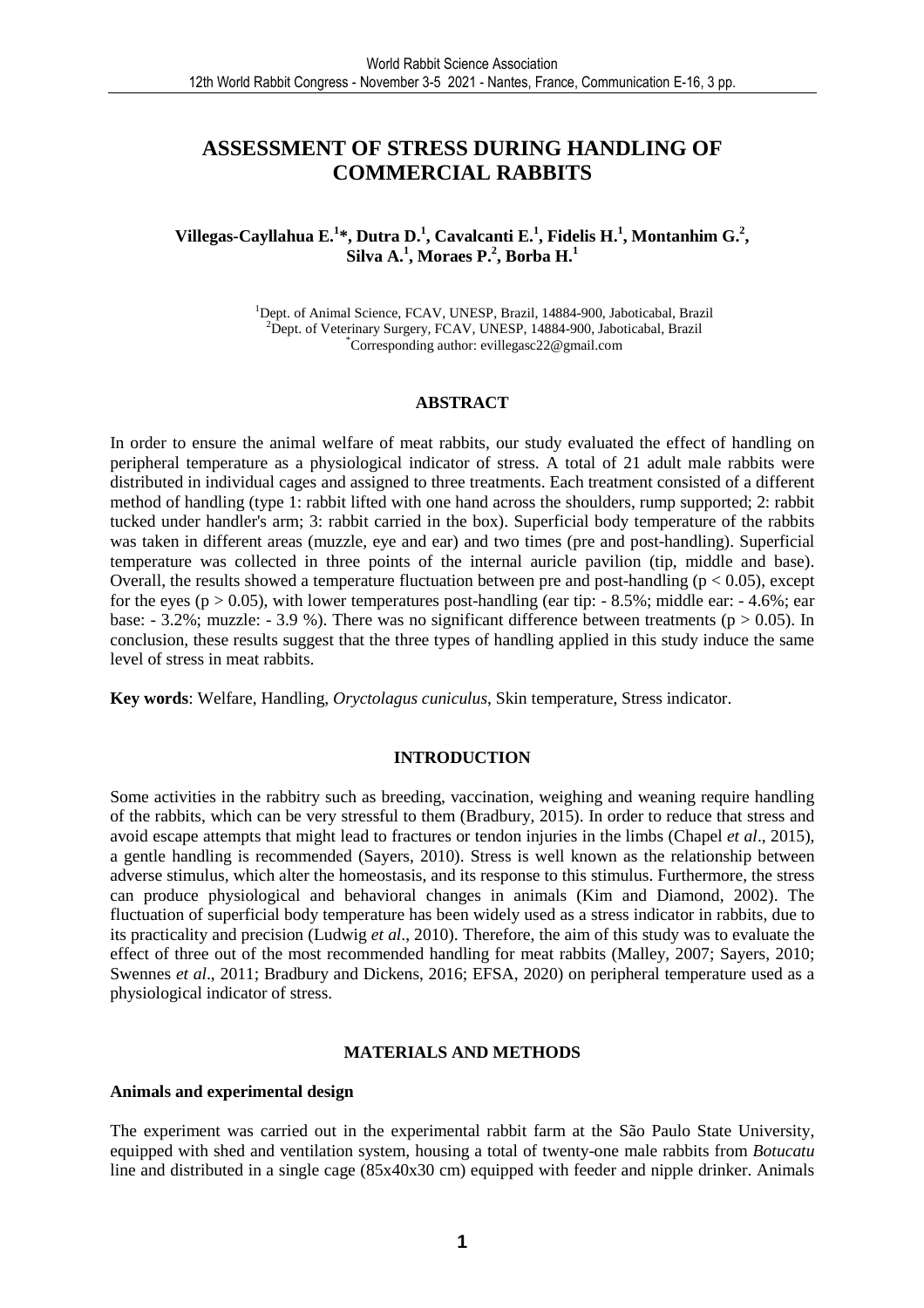were fed *ad libitum* with balanced food and forage. All rabbits were removed from the cages individually by the same operator in order to be carried through the facility for 60 secs, under three methods of holding, and then placed back into their individual cages, as it follows:

**Type 1 handling:** with the right hand the operator gently holds the loose skin on the top of the rabbit's back and neck. With the left hand held under the back as if it were sitting on the palm to support the weight of the animal (seven rabbits).

**Type 2 handling:** rabbit is placed under the forearm, pressing the rabbit's back and then hugging it around its back, between the operator's arm and his body (seven rabbits).

**Type 3 handling:** rabbit is removed out of the cage and gently transported in a wooden box (seven rabbits).

Surface temperature of the rabbits was registered in two times (pre and post-handling) in different areas (nose, eye and ear). Ear was divided into three regions within the internal auricle pavilion: tip area, middle area and base. Temperature was measured by infrared thermometer (Fluke 59 MAX, Fluke Corporations, Washington, USA) and was taken prior to handling and right after returning the rabbit back to its cage.



**Figure 1:** Methods of handling: a) type 1; b) type 2 and c) type 3.

#### **Statistical Analysis**

The experiment was of a completely randomized design (CRD). The experimental unit considered for all variables measured during the study was the rabbit. All analyses were performed using the GLM procedure of Statistical Analysis System package (SAS) Version 9.0 software (Statistical Analysis System, SAS Institute Inc., Cary, NC, USA) and statistical significance was set at  $p<0.05$ . Data were subjected to one-way analysis of variance (ANOVA) using a model that included treatment and animal as possible source of variation.

#### **RESULTS AND DISCUSSION**

There was no significant interaction ( $p > 0.05$ ) between handling methods and times (pre and posthandling), however, the post-handling peripheral temperature was lower ( $p < 0.05$ ) when compared to the pre-handling temperatures for all variables, except for the eye (ear tip: - 8.5%; middle ear: - 4.6%; ear base: - 3.2%; muzzle: - 3.9 %), as shown on table 1. That would might have happened due to the peripheral vasoconstriction in animals at situations that represent danger to their integrity (Vianna and Carrive, 2005), where the 'fight or flight' response is exhibited and the sympathetic division of the autonomic nervous system (SNAs) and the hypothalamic-pituitary-adrenal axis (HPA) are activated. The SNAs is responsible for peripheral vasoconstriction, blood pressure increase, bronchial tubes and pupils' dilatation (Sapolsky, 2002). Furthermore, it induces adrenal glands activity in order to release more adrenaline in the bloodstream, which is responsible for increasing the respiratory cardiac rate and increases blood flow in skeletal muscles to prepare organisms for two types of response (fight or flight) (Gómez-González and Escobar, 2006). Overall, we observed that the most sensitive variable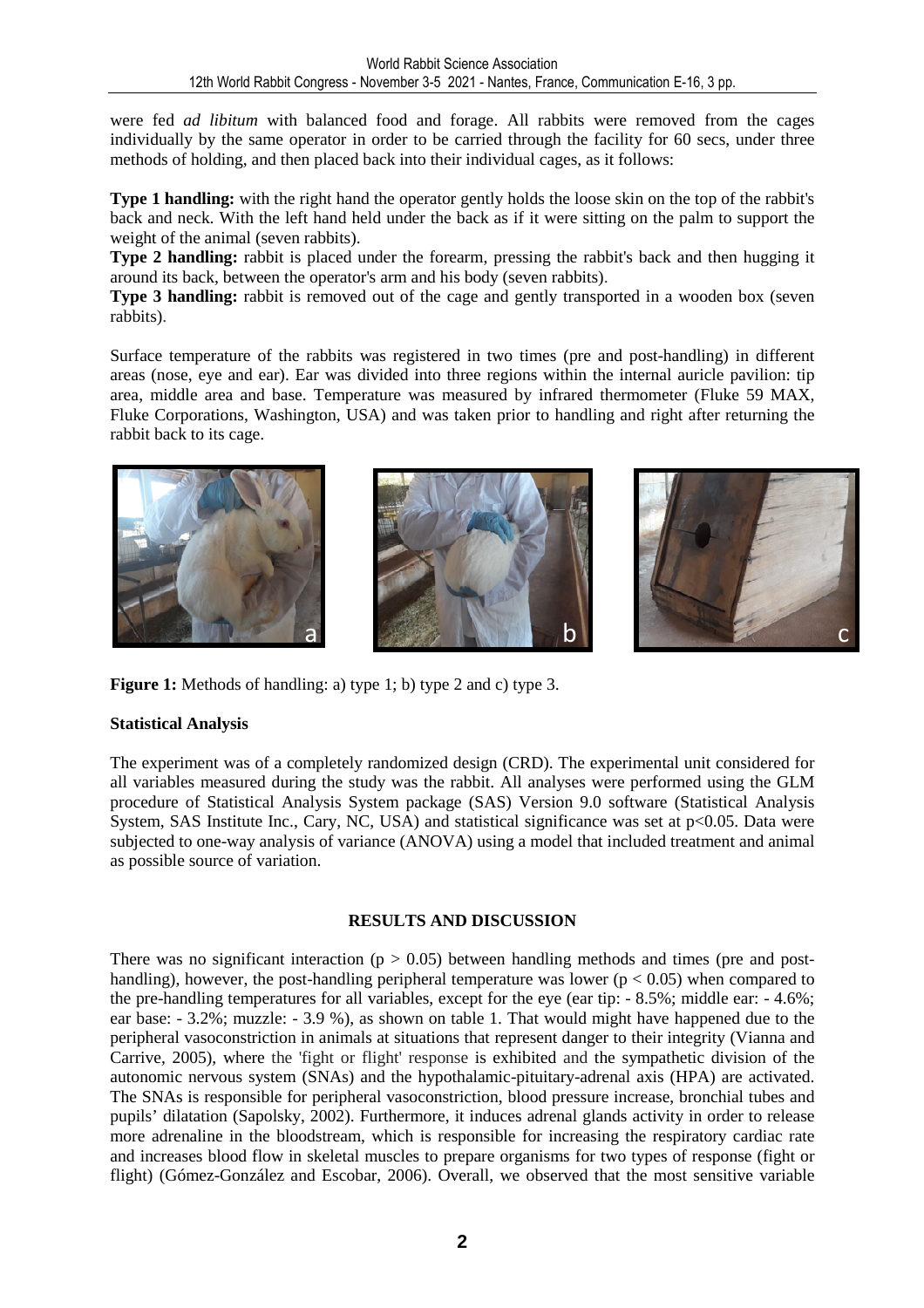was the ear due to the higher temperature difference between pre and post handling, which was similar to the results obtained by Ludwig *et al*. (2010). These authors showed that under stress condition there is a decrease on cutaneous temperature with respect to the basal condition ( $\Delta T \sim 1^{\circ}C$ ) and this trend is more evident for the auricle pavilion.

**Table 1**: Average temperature values at nose, eyes and ear (tip, middle and base) at two times (pre and post-handling) with three methods of handling (type 1, 2 and 3).

|               | <b>Nose</b>       | Ear               |                   |                   | Eye   |  |  |  |  |
|---------------|-------------------|-------------------|-------------------|-------------------|-------|--|--|--|--|
|               |                   | <b>Tip</b>        | <b>Middle</b>     | <b>Base</b>       |       |  |  |  |  |
| Time $(T)$    |                   |                   |                   |                   |       |  |  |  |  |
| Pre-handling  | 35.0 <sup>A</sup> | 38.1 <sup>A</sup> | 38.9 $^{\rm A}$   | 38.6 <sup>A</sup> | 37.1  |  |  |  |  |
| Post-handling | 33.7 <sup>B</sup> | 35.1 <sup>B</sup> | 37.2 <sup>B</sup> | 37.4 <sup>B</sup> | 35.8  |  |  |  |  |
| Handling (H)  |                   |                   |                   |                   |       |  |  |  |  |
| Type 1        | 33.7              | 37.2              | 37.9              | 38                | 34.6  |  |  |  |  |
| Type 2        | 34.9              | 36.5              | 38.2              | 38.2              | 36.2  |  |  |  |  |
| Type 3        | 34.6              | 36.0              | 38.0              | 37.9              | 36.5  |  |  |  |  |
|               |                   |                   | $P-value$         |                   |       |  |  |  |  |
| T             | 0.005             | < 0.001           | < 0.001           | < 0.001           | 0.987 |  |  |  |  |
| H             | 0.095             | 0.179             | 0.585             | 0.691             | 0.494 |  |  |  |  |
| TxH           | 0.595             | 0.265             | 0.314             | 0.254             | 0.265 |  |  |  |  |

Means followed by distinct letters (in the columns) differ from each other at the Tukey test ( $p < 0.05$ ).

#### **CONCLUSIONS**

In conclusion, the temperature fluctuation in the ear areas (tip, middle and base) can be used as an efficient indicator of stress by handling. These results also show that the three types of handling applied in this study induce the same level of stress in commercial rabbits.

#### **REFERENCES**

Bradbury A. 2015 Misconceptions regarding rabbit behaviour. *Vet. Rec., 176, 392.*

- Bradbury A.G., Dickens, G.J.E. 2016. Appropriate handling of pet rabbits: a literature review. *J Small Anim. Pract., 57, 503- 509*.
- Chapel J., Benedito J., Hernández J., Pereira V., Domínguez R., Castillo C. 2015. Técnicas de manejo y sujeción del conejo doméstico. *Rev. Difusión Vet., 221, 47-54.*
- EFSA. 2020. Stunning methods and slaughter of rabbits for human consumption. *EFSA J., 18, 1.*

Gómez-González B., Escobar A. 2006. Estrés y sistema inmune. *Rev. Mex. Neuroci., 7, 30-38.*

- Kim J., Diamond D. 2002. The stressed hippocampus, synaptic plasticity and lost memories. *Nat. Rev. Neurosci.*, *3, 453*.
- Ludwig N., Gargano M., Luzi F., Carenzi C., Verga M. 2010. Applicability of infrared thermography as a non invasive measurements of stress in rabbit. *World Rabbit Sci., 15, 199-206*.

Malley D. 2007. Safe handling and restraint of pet rabbits. *In Pract. 29, 378-386.*

Sapolsky R.M. 2000. Stress hormones: good and bad. *Neurobiol. Dis., 5, 540-542.* 

SAS. 2002. SAS/STAT User's Guide (Release 9.0). *SAS Inst. Inc., Cary NC, USA*.

- Sayers I. 2010. Approach to preventive health care and welfare in rabbits. *In Pract., 32, 190*‐*198.*
- Swennes A.G., Alworth L.C., Harvey S.B., Jones C.A., King C.S., Crowell-Davis S.L. 2011. Human handling promotes compliant behavior in adult laboratory rabbits. *J. Am. Assoc. Lab. Anim. Sci., 50, 41-5.*
- Vianna D., Carrive P. 2005. Changes in cutaneous and body temperature during and after conditioned fear to context in the rat. *Eur. J. Neurosci., 21, 2505-2512*.